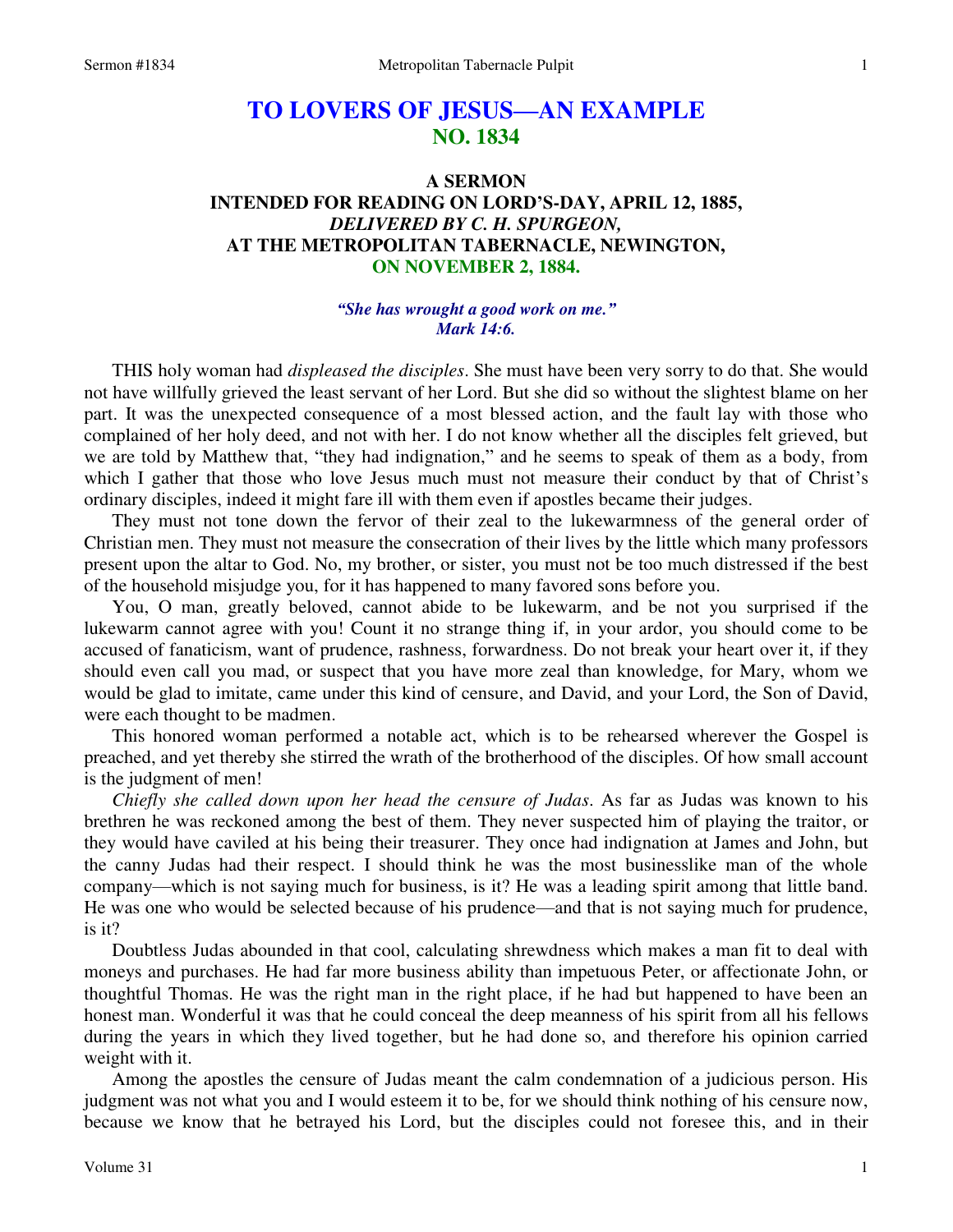judgment that which Judas would condemn must be very censurable—at least it must be businesslike. It must lack common sense. It must be imprudent and wasteful. Was not Judas the perfect model of economy? Was he not the sort of man who in these days many a father would point out to his boy as an example? Hear him say, "Boy, if you want to get on in the world, imitate Judas Iscariot. He is the model man, he is a Christian, and yet he has a keen eye for his own advantage, and is a sharp man of business."

 It was a hard thing for a timid woman to bear such a censure from one so highly respected in the college of apostles, but she had this solace, which I will warrant you put quite out of her mind all care about the censure of disciples, even of the biggest of them—*she pleased her Master*.

 She could see by the very look of Him that He accepted what His followers condemned. She knew in her conscience that she had the approbation of the Lord, even though she had the disapprobation of the servants. And oh, brothers and sisters, let us always carry our case into the highest court, and live before the Lord, and not as the slaves of men! If we are conscious that we have sincerely done what we have done as unto the Lord, and if we feel sure that *He* has approved our service, it is of the smallest consequence possible what men shall say about us.

 Let us never provoke our brethren to be ill-tempered to us, neither let us do anything that can be rightly censured. But if we have gone somewhat beyond common custom in the fervor of our spirit, let us reply with young David to his envious brethren, "Is there not a cause?" The opinions of other men are no rule to us. We have our own obligations to discharge, and as our debt of love is larger than usual, let us take liberty to be as full of love and zeal as we can be, only regretting that we cannot go still further in the way of sacred service.

"Well," says one, "but do those who love Christ encounter the frowns of men at this time?" Oh, yes, and of their own Christian brethren, too! If you consort with the common multitude of brethren, and travel on the road to heaven so slowly that it is a question whether you are going there at all, then you will escape criticism. If you keep with those who practice the snail's march they will call you a good easy man, a right respectable person. But if you run for it, if you put out all the energy of your nature, and are determined to live at a high pitch for Christ, you will get the cold shoulder, even from many of His disciples, for you will be practically condemning their half-heartedness, and who are you to be such a troubler in Israel?

 The more prudent among your brethren will say that your pride and the naughtiness of your heart make you so forward and presumptuous, and they will try to put you down, or put you out. You cannot commit a greater crime against some people than to be more useful than they are. When a person reckons himself to be the standard of holiness, he looks upon one who excels him as guilty of a kind of blasphemy. If you outrun others do not reckon upon smiles, but count upon black looks. You will be called impudent and thought impertinent.

 Bear it all and fret not. Go to your Lord, and tell Him that you have done and are doing all you can *as unto Him,* and entreat Him to smile upon you. Crave His acceptance of your poor doings, and then go about your business, occupying till He shall come. Sow the seed of duty, and care not whether in human judgment it shines or rains. "He that regards the clouds shall not reap," if you regard not the clouds at all, you will do your sowing, and your reaping with the comfort of true faith, and God will bless you.

 I am going to talk about this blessed woman at this time with this hopeful desire—that you and I may imitate her ever-memorable example. I shall have nothing to say but to open up the meaning of our Lord, as far as I know it, when He said, "She has wrought a good work on me," or "in me." The passage might be rendered—only the translators do not like to use the term—"She has wrought a beautiful work on me"—a comely work. "A thing of beauty is a joy forever." This was a thing of beauty, which is a joy forever to the church of God, in that constant memorial of her which is blended with the preaching of the Gospel of Christ, for as long as the Gospel is proclaimed this Mary of Bethany shall have a memorial, because of what she did.

 What was there beautiful about her work—the breaking of the alabaster vase, and the pouring out of the liquid nard? What was there beautiful about that? I will try to show you.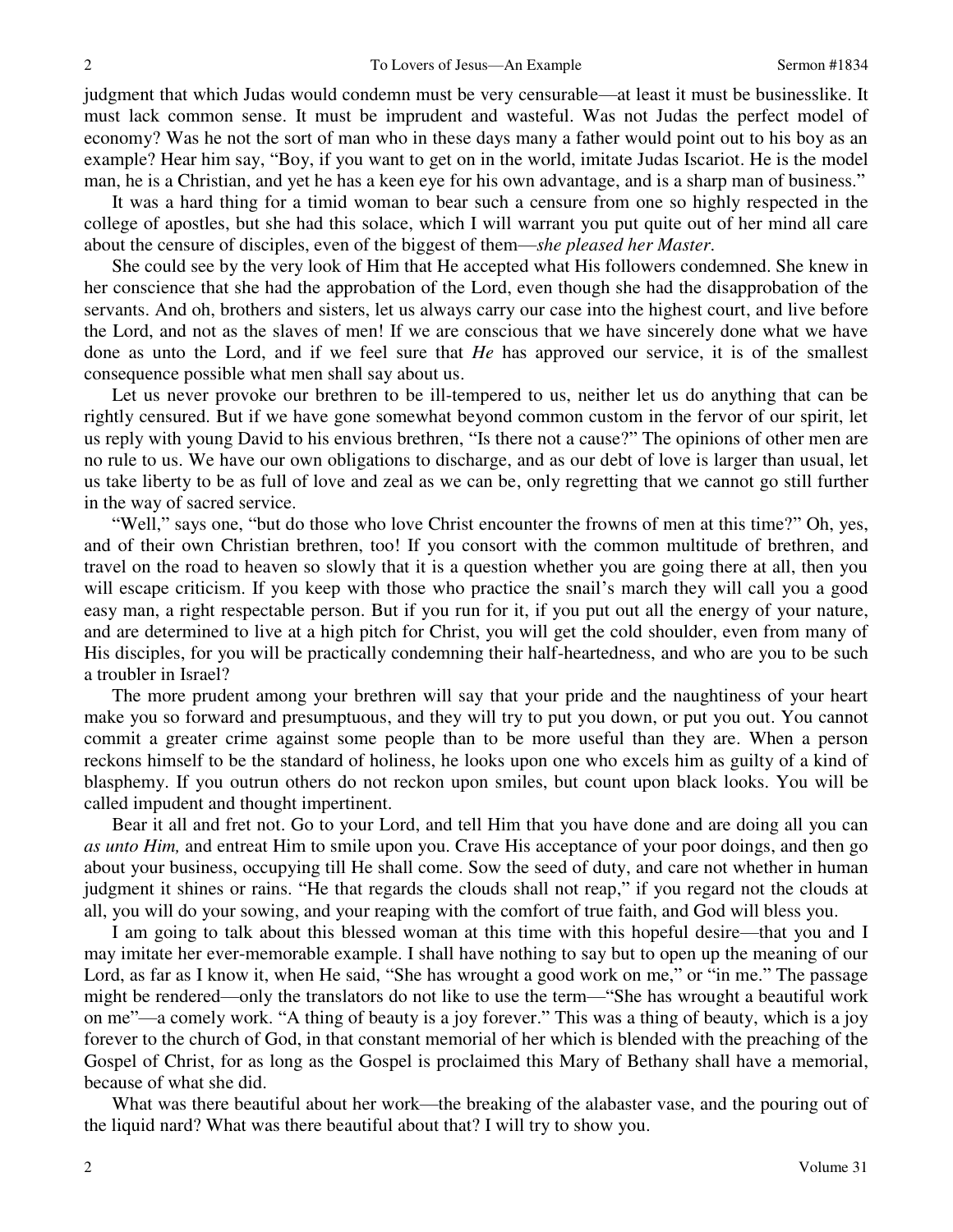**I.** There were seven beauties in it, and the first and chief beauty, perhaps, was that IT WAS ALTOGETHER A GLORIFYING OF JESUS.

 She meant when she poured that ointment on His head to honor *Him* personally*,* every drop of it was for Himself, out of reverence for His actual personality.

 She was not so much thinking of His deeds of love, or of His words of truth, as of His own unrivalled and most precious self. She had seen His deeds of love when Lazarus was raised, she had heard His words of truth when she sat at His feet, but now she felt an adoring reverence for His thrice blessed person, and she brought that box of precious spikenard, and offered it to Him as her Teacher, her Friend, her Lord, her all.

 Suggestion was made that she should have sold it and given it to the poor, but she longed to present one offering *to Him* direct, and not by any roundabout method. Doubtless she was not behindhand in her gifts to the poor, but she felt that when she had done *that* she had not satisfied the cravings of her grateful heart towards *Him* who had become poorest of the poor for her sake. She wanted to give something *to Him—*something suitable for such a One as she conceived Him to be—something suitable for the time and circumstances then present with regard to Him.

 I think this holy woman knew more about our Lord than all His apostles put together. Her eyes had peered within the veil. You remember that only a day or two after this He rode in triumph through Jerusalem a proclaimed King. Should He not first be anointed? And who would anoint Him to the kingdom visibly with oil but this consecrated woman? She was come to give Him a royal anointing preparatory to His proclamation in the streets of His capital city.

 At any rate her spikenard must be poured out alone *for Him*. She forgot the poor just then as she quite forgot the disciples. Martha was busy at the table waiting upon them all, disciples and Master, but Mary had concentrated all her thoughts on Jesus. She "saw no man save Jesus only." Blessed exclusiveness of vision! What she did must not be for Peter and James and John with Jesus, but it must be for Him alone, who indeed is alone, above and beyond all others, worthy of a homage all His own. Because she had a love for Him beyond all others that she had ever heard of, her heart must find expression in a deed of love which must be entirely, wholly, only towards Himself.

 Now, this is as we have read the text—a beautiful thing. It will be beautiful on your part and mine if, having taken care of the poor according to our ability, having discharged the claims of our relationships to our fellow men, we then feel that we must do something for Jesus—distinctly for our Lord. Do you ask me what you shall do for Him? Nay, but, sister, I must not tell you, your own heart must originate the thought, as your own hand must carry it out.

"Oh," cries a brother, "tell me what I could do for Jesus!" Nay, but, brother, I must not tell you. The better part of the whole matter will lie in the hallowed ingenuity of your spirit in inventing something for Him out of your own fervent soul. The holy woman's deed had been somewhat spoiled if there had been a command for her to bring the alabaster box, and pour the ointment on His head. Her love commanded her, and that was better than a formal precept. Her deed had not possessed half its worth if Simon had suggested to her, "I have not sufficient spikenard to anoint our guests, fetch a box from home." The very glory of it lay in the spontaneous suggestion of her own heart that she must do a something which should be all for Jesus.

 She must do it herself personally, and not by proxy, and she must do it unto Him distinctly, directly, openly. Others might smell the spikenard. That she did not wish to prevent, but still the perfume was never meant for them, but for Him exclusively. She poured it on *His* head, she poured it on *His* feet, she would anoint *Him* from head to foot with this token of her intense and reverent gratitude, and her boundless love. She felt wrapped up in *Him,* her Lord and her God, and so her willing offering was for Him, and for Him alone. What a joy to be permitted to do anything for Him whose great love holds us fast! I feel as if I would gladly at once retire from all of you to indulge my heart in this rare luxury.

 Alas, good Lord, how little have You of this devotion in these calculating days! Instead of "all for Jesus," how seldom we do anything for Jesus! Brethren, when you sing your hymns, do you "sing a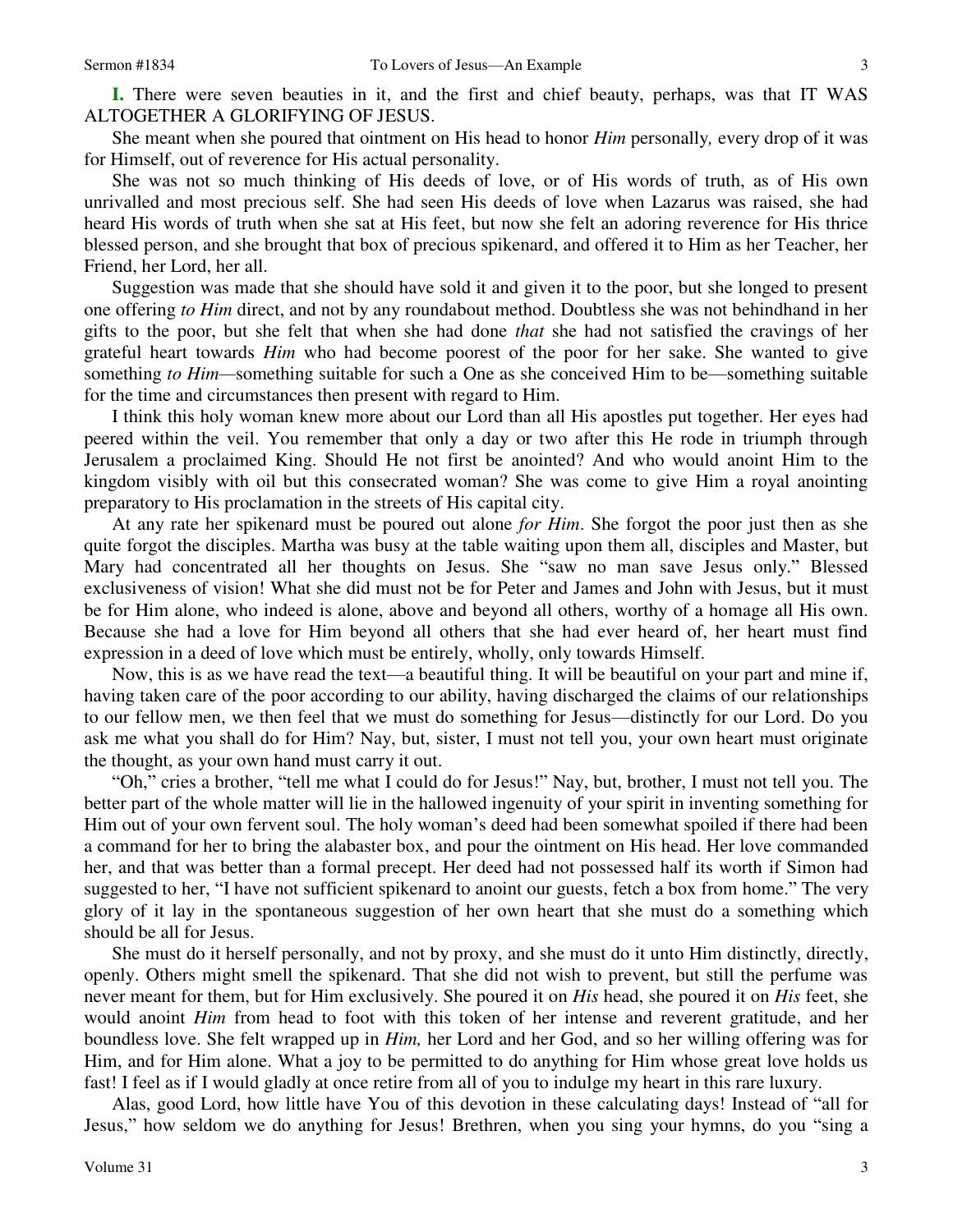hymn to Jesus"? When you are in prayer, do you pray *to* Jesus, and *for* Jesus? Is it not written, "Prayer also shall be made for him continually, and daily shall he be praised"? When you come to this communion table, I pray that you may forget all that are with you in this assembly, and cry, "I will remember *You."*

 In the chief place, at any rate, let Jesus fill your thoughts. Set Him alone upon the throne, and think only of eating His flesh and drinking His blood, and receiving Him into your very self, that there may be a vital union between the Christ of God and your own souls. To my mind this is the beauty of our fellowship in the Holy Supper that we feed on Jesus only. Let us make Him our soul's sole meat and drink, and then let us live for Him.

 My heart craves now to know what I shall do that I may imitate her who gave to "Jesus only" that box of spikenard, very costly. Oh, you lovers of my Lord who have been washed in His precious blood, who owe your all to Him, think of His matchless beauties now, and as you look up into that face where shines your heaven, think to yourselves, "What can we do for Him—for Him absolutely, directly, and personally?" There is the first beauty of this woman's act of homage, it was for Jesus, for Jesus only, for Jesus wholly.

**II.** A second beauty lay in this, that IT WAS AN ACT OF PURE LOVE, altogether of love to Jesus. The other woman—blessed was she also among women—I refer to that woman who was a sinner. She also came and brought an alabaster box, and did much the same thing as this Mary of Bethany. But she did what Mary did not do, she mingled weeping with her ointment, she washed His feet with tears, and wiped them with the hairs of her head. That was a beautiful act in its own way, but Mary's deed is a beautiful thing in another way.

 In this lies the distinction, there does not seem to have been in Mary's act any remembrance of personal sin, though, doubtless, that feeling was in her heart, and had brought her to the higher stage of adoration of her pardoning Lord. Her sin was put away long ago. Mary had sat at Jesus' feet, and had chosen the good part, and the matter of pardon for sin had been transacted a long while before, and now, although in her heart there is deep gratitude for it, and for the raising of her dear brother Lazarus, yet it seems to be quite absorbed in the deeper thought of her soul, for she had attained to an all-consuming love of Himself.

 She never would have known that kind of love if she had not learned to sit at His feet, but to sit long there has a wonderful operation on the human mind. It causes even things that are good in themselves to be overshadowed by matters that are higher and less in relation to self. It is a blessed thing to love Christ because we escape from hell by Him. It is a blessed thing to love Christ because He has opened the kingdom of heaven to all believers, but it is a still higher thing to forget yourself, and to contemplate with delight the ineffable perfections of Him whom heaven and earth acknowledge to be chief among ten thousand, and altogether lovely.

"We love Him because He first loved us," here we begin, and this beginning always remains, but on it we pile tier after tier of precious stones of love, which are crowned with pinnacles of inexpressible affection for the great Lord Himself. He in Himself has won our hearts, and carried our spirits by storm, and now we must do something which will express our love to Him. That love is not only a gratitude for benefits received from Him, but an intense affection for His glorious, adorable person.

 Come, dear friends, do you feel that kind of emotion in your hearts at this time? Do you even now feel that so perfectly has Christ won the verdict of your understanding, so completely has He bound in silken fetters every movement of your affections that you need to be doing something which shall have but this one aim, to express your love to Him who has made you what you are? Indulge the emotion, crown it with action, and continue it through life. In this point be not slow to be imitators of the sister of Martha and Lazarus. O sweet love of Jesus, come and fill our souls to the brim and run over in delicate personal service!

**III.** The third beauty of the action was that IT WAS DONE WITH CONSIDERABLE SACRIFICE. There was an expense about it, and that of no trifling character to a woman who was neither queen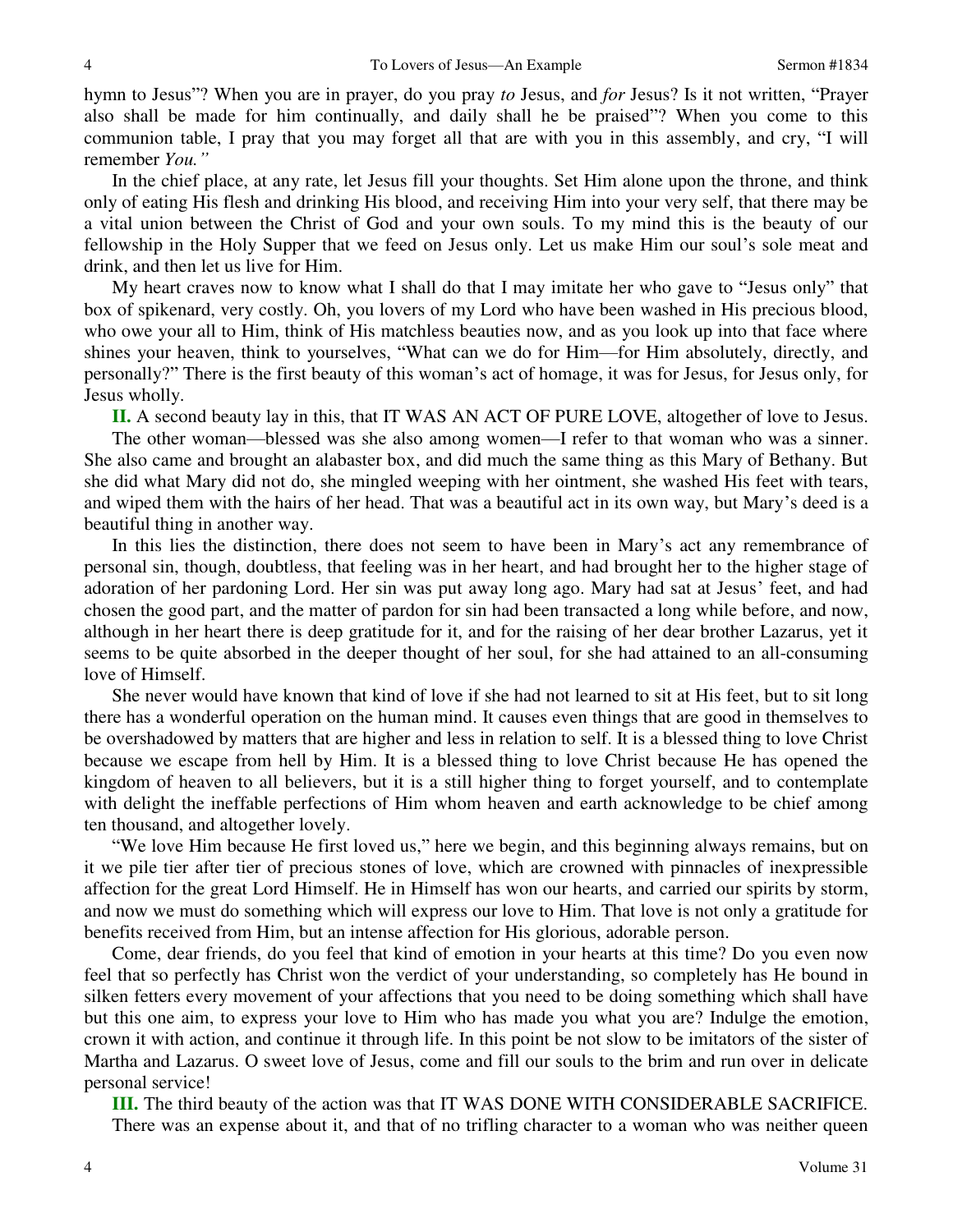nor princess. I shall always feel obliged to Judas for figuring up the price of that box of costly nard. He did it to blame her, but we will let his figures stand, and think more of her the more he put down to the account of waste. I should never have known what it cost, nor would you either, if Judas had not marked down in his pocket-book that it "might have been sold for much."

 How he grudged that "much." He calculated the value at three hundred pence. He did well to put it in pence, for his sordid soul reveled in small moneys which make up the pounds. Pence, indeed, when the expense is for Him to whom the silver and the gold belong! Yet I like his calculation in pence, for it is suggestive, since a Roman penny was a day's wages, and take a day's wages now—say 4 shillings and you get some £60. It was a large sum of money for a woman in her state of life in Bethany. It was £10 of their money, but money then was of a different value from what it is now, and it was a great sum for her to expend in one single deed of love. Her gift was costly, and the Lord Jesus deserved to be served at the best rate, and at the highest cost.

 There was a woman who served the Lord at a higher rate than this, she only spent two mites in the doing of it, but then you know it was all that she had. I do not know how much Mary had, but I feel persuaded that it was pretty well all she had, and that all she could get together seemed to her to be far too little for the Lord Jesus Christ. If His head was to be anointed, plenty of ordinary oil might have been procured at Bethany. The Mount of Olives was close by. But she would have scorned the thought of pouring common olive oil on Him. She must find an imperial unguent such as Caesar might have accepted. If He is to be anointed, there is nard to be bought in the bazaars at Jerusalem at a very reasonable rate.

 Why must you, Mary, seek after this liquid ointment of the East, this oil distilled from myriads of roses, of which it needs leagues of gardens to make a drop? Why must you buy the "very precious" nard, and spend such a deal of money upon that which will only last half an hour, and then the wind will have carried it away, and its perfume will have vanished?

Ay, but the glory of service to Christ is to serve Him with the best of the best! He deserves, if we serve Him with sermons, that we preach the best discourses mind can frame or tongue deliver. Or if we serve Him with teaching in the class, He deserves that we teach in the tenderest fashion, and feed His lambs with the best of the grass. Or if we serve Him with the pen, that we write not a line that may need to be erased. Or if we serve Him with money, that we give with liberality of the best we have, and much of it.

 We must see to it that in everything we do not serve Christ with the lean sheep of the flock, or with such as are wounded, and broken, and torn by beasts, but that He has the fat of our offerings. We should not be content if we are rich to give Him out of our estate the cheese-parings and candle-ends, such as we dare not keep back for very shame. Usual donations have little beauty in them—those moneys dragged out of people by persistence—that guinea dribbled out by custom because it is a respectable amount. There is nothing to satisfy love in the slender oblations which come forth like an unwilling taxation, which a miser could scarce withhold.

 But oh, to give to the Lord Jesus freely, richly, whatever it is with which He has entrusted us, whether it gold or genius, time or words—whether it be the minted coinage of the purse, or the living courage of a loving heart, or the labor of an earnest hand! Let us give our Well-beloved the best we have, and He will call it beautiful. Mary's gift was all for Him and all for love, and it was done at great expense and therefore it was beautiful.

**IV.** Next, remember, that part of the beauty of Mary's action lay in this, that IT WAS DONE WITH PREPARATION.

 We are told by John what we should not else have known, "Against the day of my burying has she kept this." *"Kept* this." It was not that seeing Jesus there at the feast, and being seized with a sudden thought, she rushed back to her stores, and fetched out the little vase of spikenard, and broke it in a passion of affection, which in cooler moments she might regret. Far from it, she was now consummating the long thought of weeks and months.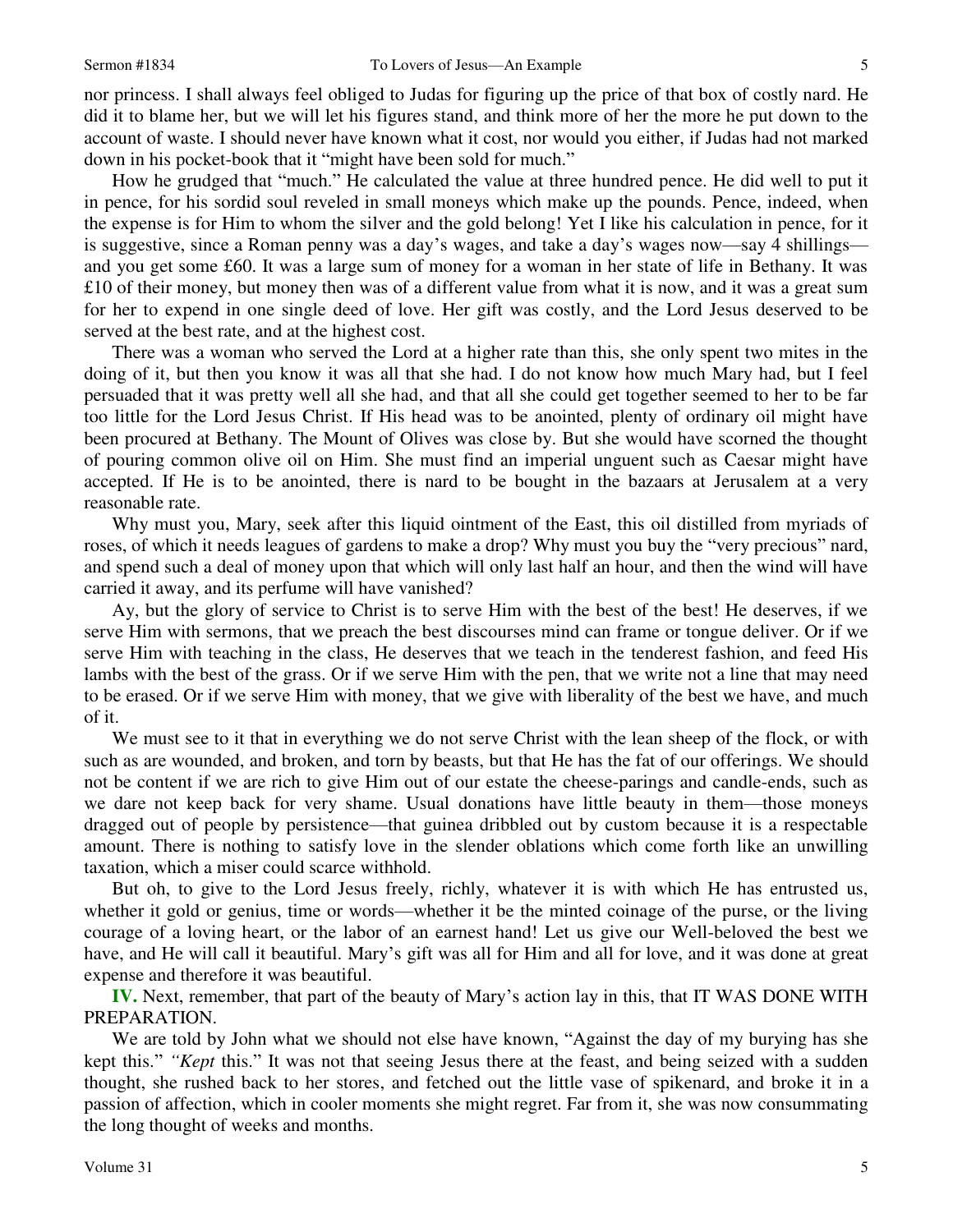We have known warm-spirited brethren and sisters both say and do and give grandly, under a certain spur and impulse, what they would never have thought of doing when they entered into the assembly. I shall not blame them, rather do I commend them for obeying gracious impulses, but it is not the best way of doing service to our ever-blessed Master. Passion seldom gives so acceptably as principle. Mary did not perform a thoughtless action under a tempestuous force of unusual zeal. No, she had *kept* this.

 She had kept this choice ointment on purpose till a fitting time should come for putting it to its most appropriate use. My own belief is that, when she sat at Jesus' feet, she learned much more than any of the disciples had ever gathered from His public preaching. She had heard Him say that the Son of man would be delivered to the scribes and Pharisees, and that He would be spat upon and scourged, and they would put Him to death, and the third day He would rise again, and she believed it. She thought it over, and she studied it, and made out more of the meaning of it than any one of the apostles had done.

 She said to herself—He is going to die as a sacrifice at the hands of wicked men, and I will, therefore, render Him special honor. I should not wonder if she began to read the Old Testament with that light, "This is He whom God has sent, upon whom He has laid the iniquities of us all, and He shall be given up to judgment, and He shall bear the sin of many." Then she thought within herself, "If that is so, I will get the spikenard ready to anoint Him for His burial." Perhaps she intended as much as that, for so the Lord Himself interpreted the deed. At any rate, she thought, "Alas, for my Lord! If He dies He will need to be embalmed, and I will be ready to aid in His burial." Therefore she *kept this*.

"Against the day of my burying has she kept this." Brethren, there is great beauty in an action which is the outcome of a long time of loving careful consideration. It is ill to delay a good deed which might be done at once, but if a deed must be delayed, it is well to be doing it at once by preparing for it. When a person feels, "The time is not yet, but I will be prepared when it does come," it shows that the heart is occupied with a love of a very engrossing character. We sing—

#### *"Oh, what shall I do My Savior to praise?"*

 And it were well if the question were constantly in our minds. Let each man resolve in his heart—"I will not offer my Lord the hasty fruit of impulse, or that which shall cost me nothing, but I will consider what I can do for Him. Of what will there be a need? In what direction can I do Him homage where otherwise He might lack that honor? I will turn it over, and meditate, and consider, and then I will perform."

 This last the preacher would repeat with emphasis, for oh, my brothers, it is a custom with many of us to get a grand thought and then as we turn it over to let it evaporate without its leaving even a drop of practical result behind! This holy woman was no mere planner and purposer, but a doer of holy deeds. She could keep her alabaster box as long as was prudent, and yet she did not arrive at the tempting conclusion to keep it altogether. She allowed her heart to weigh the project, and the more she weighed it, she became the more resolved to do it—to do it when the due time came. When she believed that the hour had come she did not delay for an instant. She was as prompt as she had been thoughtful. The Passover was drawing very near, it was within six days, and so she brought out what she had held in reserve. Blessed are the punctualities of service which are the result of earnest endeavor to honor the Lord in the best possible way.

 There is something beautiful in seeing, as we have seen, some poor woman saving her little, and putting them by for years till she could accomplish a secret purpose by which Jesus would be glorified. It is striking to see, as you and I did see, a woman of moderate wealth discarding all the comforts of life that she might save sufficient that there might be an orphanage in which children might be cared for, not, as she said, for the children's sake, but for Christ's sake, that *He* might be glorified. The Stockwell Orphanage is the alabaster box which a devout woman presented to her Lord. Her memory is blessed. Its perfume is recognized in all parts of the earth at this moment, to the glory of the Lord she loved.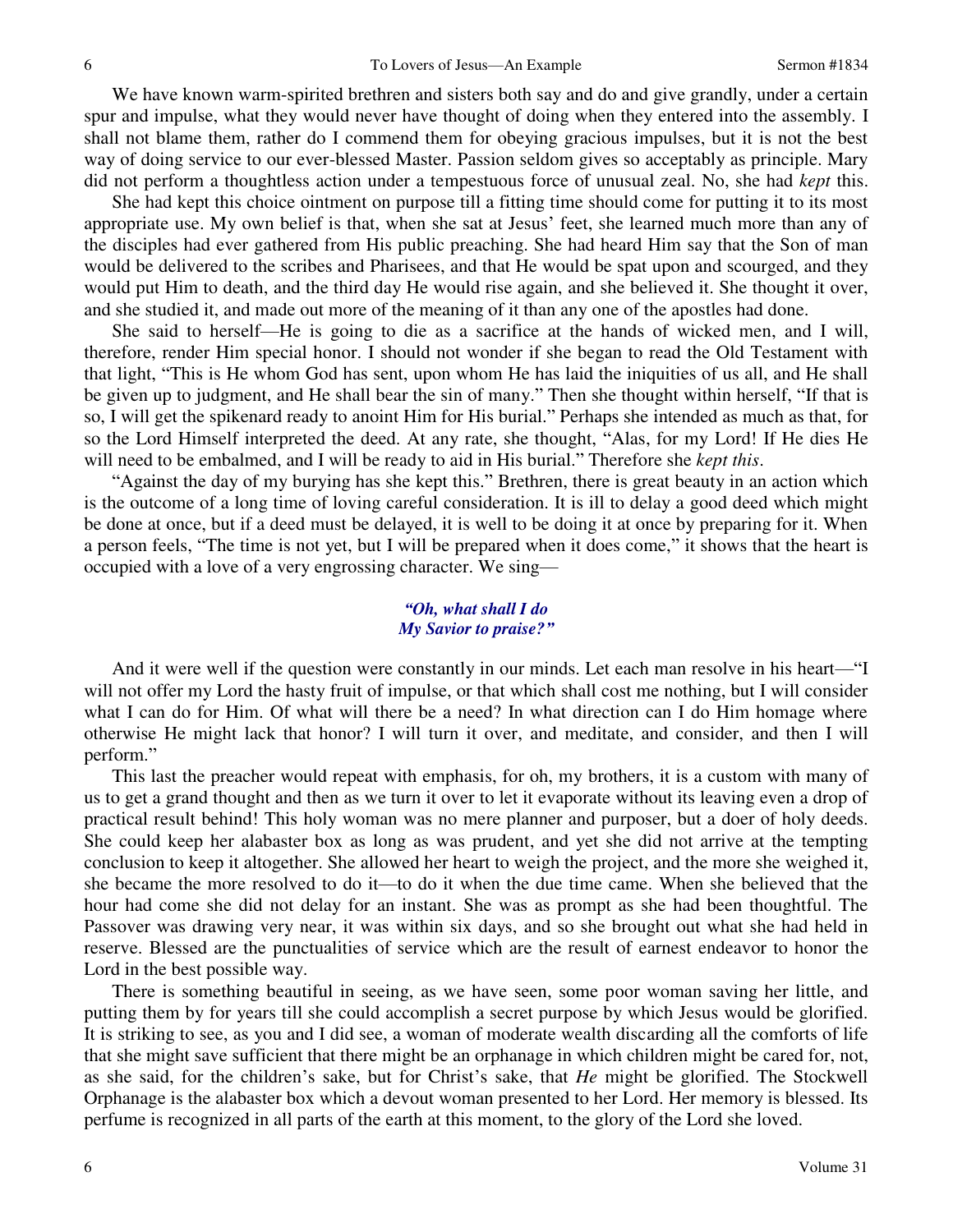Such a thoughtful deed is what Jesus would call a beautiful thing. Let us abound in such beautiful things. For a man to say, "There will come a crisis when I shall have to stand out for God and His truth, and it will be a serious loss to me," and then so to ponder it as to be almost eager for the occasion, is a beautiful thing. To feel like the Lord Jesus, "I have a baptism to be baptized with, and how am I straitened till it is accomplished!" is a beautiful thing. Courageous, self-sacrificing decision for the truth is a beautiful thing, when its action is well considered, and carried out with enthusiasm. God give us to mix thought and impulse, reason and affection, and thus serve Him both with the mind and the heart!

**V.** There is a fifth point of beauty. MARY DID HER GREAT DEED WITHOUT A WORD.

 Dear sisters, you will pardon me for commending this holy woman for her wise and fitting silence all through her gracious act. She did not talk about it beforehand, she said not a word while she did it, and she said nothing afterwards. Martha was the worker and rather the talker too, but I think that all you will find Mary saying is, "Lord, if you had been here my brother had not died," and she was so scant of words that she had to borrow those from Martha.

 Martha said a great deal more than that, but Mary was quite satisfied to be as brief as possible. She was a great thinker, a great sitter at Jesus' feet, and a great learner, but not a great talker. When the time came she was a great worker, for it is very curious, though Martha bears the palm for work in our ordinary talk, yet Mary, the thinker, did more than Martha, the worker. "She," said Christ, "has wrought a good work on me," which He never said of Martha, good as Martha was. He a little censured the elder sister for being cumbered with much serving, but Mary's work He commended, and decreed that it should be remembered as long as the world stands.

 Though she does not bear the name of a worker in the vulgar judgment, yet is she the queen in the kingdom of good works. Yet, I remind you, she did not say a word. There is such a thing as spoiling what you do by making so great a fuss before you do it, that when the mouse is born, people are only astonished that such a small creature should be the only fruit of the dreadful throes of the mountain.

 Moreover, there is such a thing as talking so much afterwards of what we have done that it spoils it all. It seems as if we must let all the world know something about ourselves, whereas the joy and bliss of it all is not to let yourself be seen, but to let the oil go streaming upon the Master till He is anointed with perfume, and we ourselves sink back into our natural insignificance. Silent acts of love have musical voices in the ears of Jesus. Sound no trumpet before you, or Jesus will take warning and be gone.

 If we could all *do* more and *talk* less it might be a blessing to ourselves at least, perhaps to others. Let us labor in our service for the Lord to be more and more hidden, as much as the proud desire to catch the eye of man, let us endeavor to avoid it.

"I should like to know," says one, "how to do holy work." Go and do it, and consult not with flesh and blood. "I have done my work, and now I should dearly like to hear what you think of it." You should rise above such idle dependence upon man's opinion, what matters it to you what your fellow servant thinks? To your own Master you stand or fall. If you have done a good thing do it again.

 You know the story of the man who comes riding up to the captain, and says, "Sir, we have taken a gun from the enemy." "Go and take another," said the matter-of-fact officer. That is the best advice which I can render to a friend who is elated with his own success. So much remains to be accomplished that we have no time to consider what has been done.

 If we have done holy service, let us do it a second time, and do it a third time, and continue to do it, always praying the Lord to accept our persevering service. In any case, let our consecrated life be for our Lord's eye alone, a spring shut up, a fountain sealed. Anything like sounding a trumpet before us is hateful to the lowly Lord. Secrecy has a charm for Jesus, and the more carefully we preserve it the better.

**VI.** Next, and sixthly, there was this beauty about the action of Mary—that SHE DID IT IN REFERENCE TO OUR LORD'S DEATH.

 The disciples shrank from thinking of that sad subject. Peter said, "That be far from You, Lord." But Mary, bearing her Master's heart very near her own, and sympathizing with Him in His glorious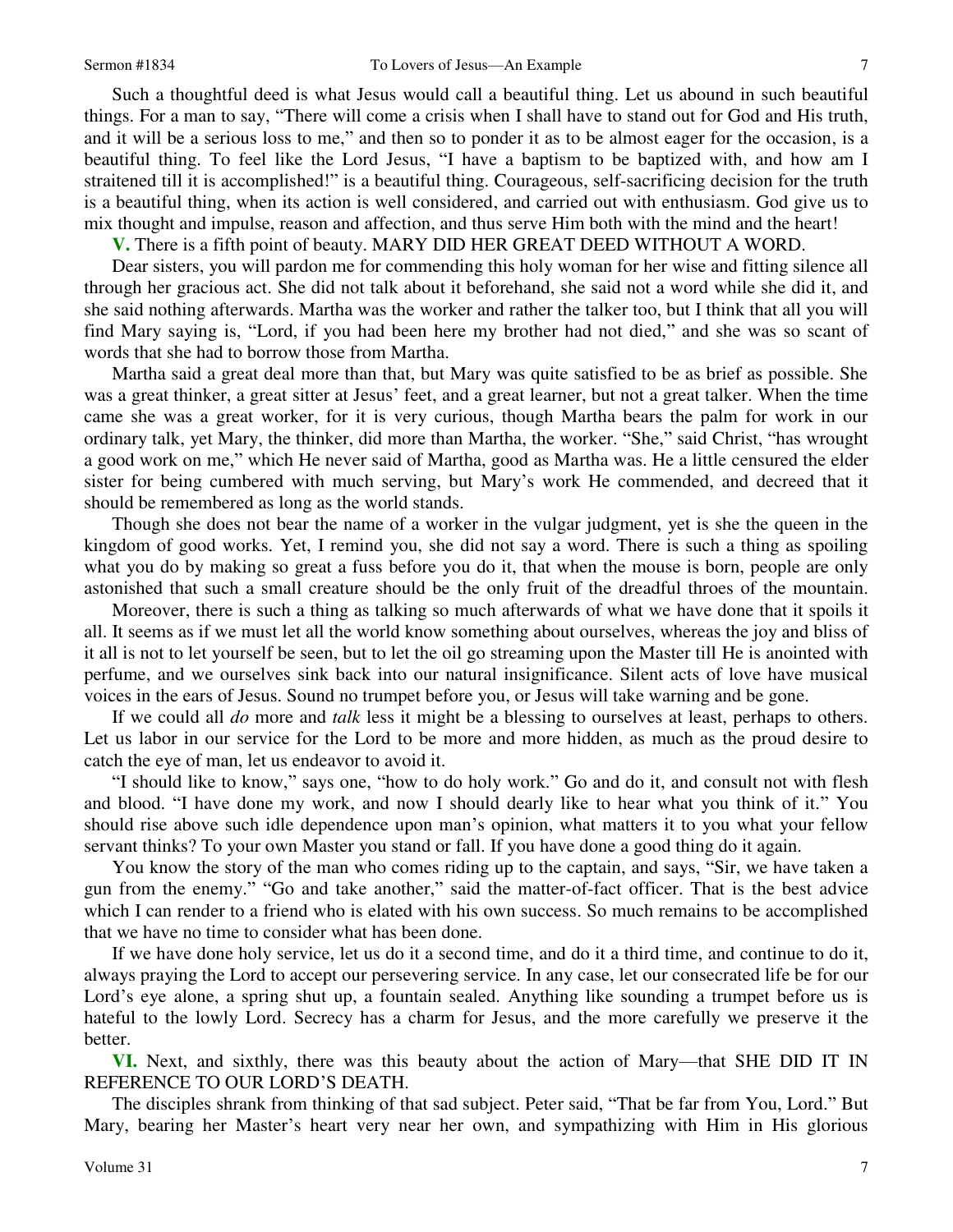enterprise, instead of drawing back from the thought of that death, performed her work in connection with it. I am not certain to what degree she was conscious that it was so, but there is the fact—the anointing had reference to the burial of the Lord.

 It seems to me that the best and tenderest duty that Christians do for their Lord Jesus is that which is touched with the blood-mark—which bears the stamp of the cross. The best preaching is, "We preach Christ crucified." The best living is, "We are crucified with Christ." The best man is a crucified man. The best style is a crucified style, may we drop into it! The more we live beholding our Lord's unutterable griefs, and understanding how He has fully put away our sin, the more holiness we shall produce. The more we dwell where the cries of Calvary can be heard, where we can view heaven, and earth, and hell, all moved by His wondrous passion—the nobler will our lives become. Nothing puts life into men like a dying Savior.

 Get close to Christ, and carry the remembrance of Him about you from day to day, and you will do right royal deeds. Come, let us slay sin, for Christ was slain. Come, let us bury all our pride, for Christ was buried. Come, let us rise to newness of life, for Christ has risen. Let us be united with our crucified Lord in His one great object. Let us live and die with Him, and then every action of our lives will be very beautiful.

**VII.** The seventh beauty, to my mind, is this, you may think it a little far fetched, but I cannot help mentioning it, for it touches my heart. I believe that MARY HAD IN THIS ANOINTING OF THE SAVIOR SOME LITTLE GLIMPSE OF HIS RESURRECTION FROM THE DEAD, and of His after existence.

 For I would ask of you—why do nations at all embalm their dead? Why not consume them in the fire? A mysterious something makes the ordinary Christian shudder at the thought of cremation. That must surely be an acquired taste—unsophisticated nature does not court the furnace, or covet the flame. We prefer to lie beneath the green hillock with our fathers.

 Many nations of antiquity, and especially the Egyptians and other Orientals, took great care to anoint the bodies of the departed with precious perfumes, and to lay them asleep in gums and fine linen. What for? Because there darkly shone upon their minds some thought of the hereafter. There remained with man, long after the fall, a glimmering, undefined belief in immortality. That truth was so universally received that the Old Testament takes it for granted. The existence of God and the immortality of the soul lie at the basis of Old Testament teaching. The after-life of the body was accepted also in a manner more or less clear. Immortality was not brought to light, but there it was, and they who reject that doctrine go back into darkness denser than that in which the heathens themselves dwelt.

 Why did the Egyptian king embalm his father, and lay him in spices, but that he thought that somehow or other there was another life, and he would, therefore, take care of the body? They would not have wasted precious linen, and gums, and spices, if they had thought that the body was mere rottenness for worms to consume forever. Mary had deeper and clearer thoughts than that, for she expected that something would happen to that blessed body after Christ had died, and she must, therefore, anoint it, and bring the most precious spices that she could procure for His burial.

 At any rate, let your service of the Lord Jesus be the service of a risen Christ. Come not here to worship one who died years ago—a hero of the past, but come to adore the ever-living Jesus.

#### *"He lives, your great Redeemer lives."*

 He will certainly come in His own person to reward His saints, and ere He comes He sees what you are doing. "We live," said one, "in the great Taskmaster's sight." I care not for that title. I have no Taskmaster. It is far more an impulse to my life that I live within the sight of Him whom, having not seen, I love, because He loved me and gave Himself for me. If this does not quicken you, what will? If this does not nerve you to tireless diligence in holy service, what can?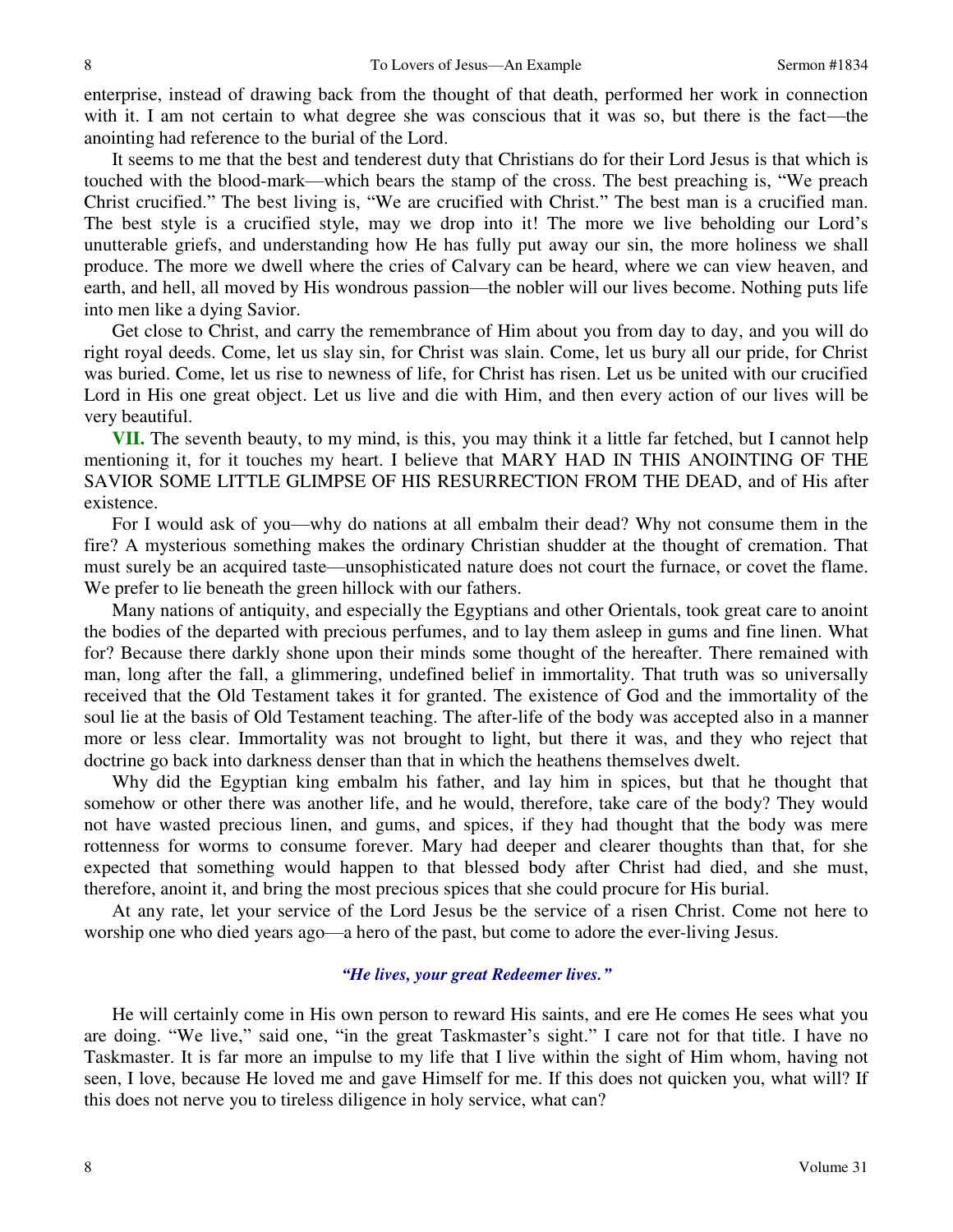Our Lord Jesus Christ lives. Let us find some way of anointing His dear and reverend head—some way of crowning Him who wore the crown of thorns for our sake. Ours it is to know that He lives, and that we live in Him. On Him would we expend the full force of our being, counting it all joy to spend and to be spent for His sake.

 I am not going to stir you up, my fellow Christians, to do anything for Christ, for I fear to spoil the freeness of your love's life. I do not want to be pleading with you to enter into His service more fully, for the work of pressed men is never so much prized as that of happy volunteers. Yet as I love you I would have you love your Lord more and more. It is so sweet to belong to Christ, that the more fully we can belong to Him the more free we are.

 I like that saying of Paul where he calls himself the *doulos* of Christ, the slave of Jesus. He says exultingly, "Let no man trouble me. I bear in my body the marks of the Lord Jesus," as if he gloried to think of himself as the branded slave of His Lord. He had been beaten and scourged, and he retained upon his back the marks of his lashings, and therefore he was known to say to himself, and smile all the while, "these are my Master's marks. I am branded with His name."

 Oh, sweet service, in which if it could be slavery it would be joy! I would not have a hair of my head that was not my Lord's if I could help it, or a drop of my blood that did not flow for Him if I could help it. My liberty—and I speak for you all—my liberty, if I might choose it, would be liberty never to sin again. Freedom to do Christ's bidding, and that alone. I would fain lose my free will in His sweet will, and find it again as I never found it before in having yielded it up completely to His command.

 I will not, therefore, so much intrude upon the sanctity of your heart's love as to suggest what you can do for Jesus. As the best juice flows from the cluster with the least pressure, so shall the best service be that which is most spontaneous. Do not let me push you on, or draw you on, or drag you on, but be eager on your own account. Say to the Lord, Himself, "Draw me: I will run after you."

 Have you not a certain private reason why you should love your Lord better than any other of His redeemed? I repeat it, I will not pry into your sacred secrets, but leave you to commune with your own heart, and with your Lord. Only let us so love Him that when we look at Him He shall say, "You have ravished my heart, my sister, my spouse; you have ravished my heart with one of your eyes, with one chain of your neck." Then shall we know what to do for our Well-beloved, and what is better, we shall do it without further exhortation.

There I leave it. May the Holy Ghost bless the word!

 As for you that do not love the Lord Jesus, God be merciful to you! I will not pronounce upon you an Anathema Maranatha, but I tremble lest it fall upon you. I am sorely grieved for your sakes. I am, moreover, sorely vexed for Christ's sake that He should be deprived of your love and service. What has He done that you should slight Him? Oh, blind eyes, that cannot see His beauties, and deaf ears, that cannot hear the charms of His voice! God be merciful to you, and help you to trust your Savior, and then you will love Him for His salvation! It is no wonder that the saved ones love their Lord, it is a marvel that they do not love Him ten thousand times more. The Lord be with you for Christ's sake! Amen.

### **PORTION OF SCRIPTURE READ BEFORE SERMON—MARK 14, JOHN 12**

#### **HYMNS FROM "OUR OWN HYMN BOOK"—797, 788**

#### **LETTER FROM MR. SPURGEON:**

 DEAR FRIENDS—When this letter reaches you I hope I shall have returned to my family, and my people, much refreshed. I can hardly hope to be very long quite free from the disease which afflicts me, yet I do confidently expect a few months of steady service, and I am anxious that upon these the divine blessing may richly descend. I beseech you pray for me.